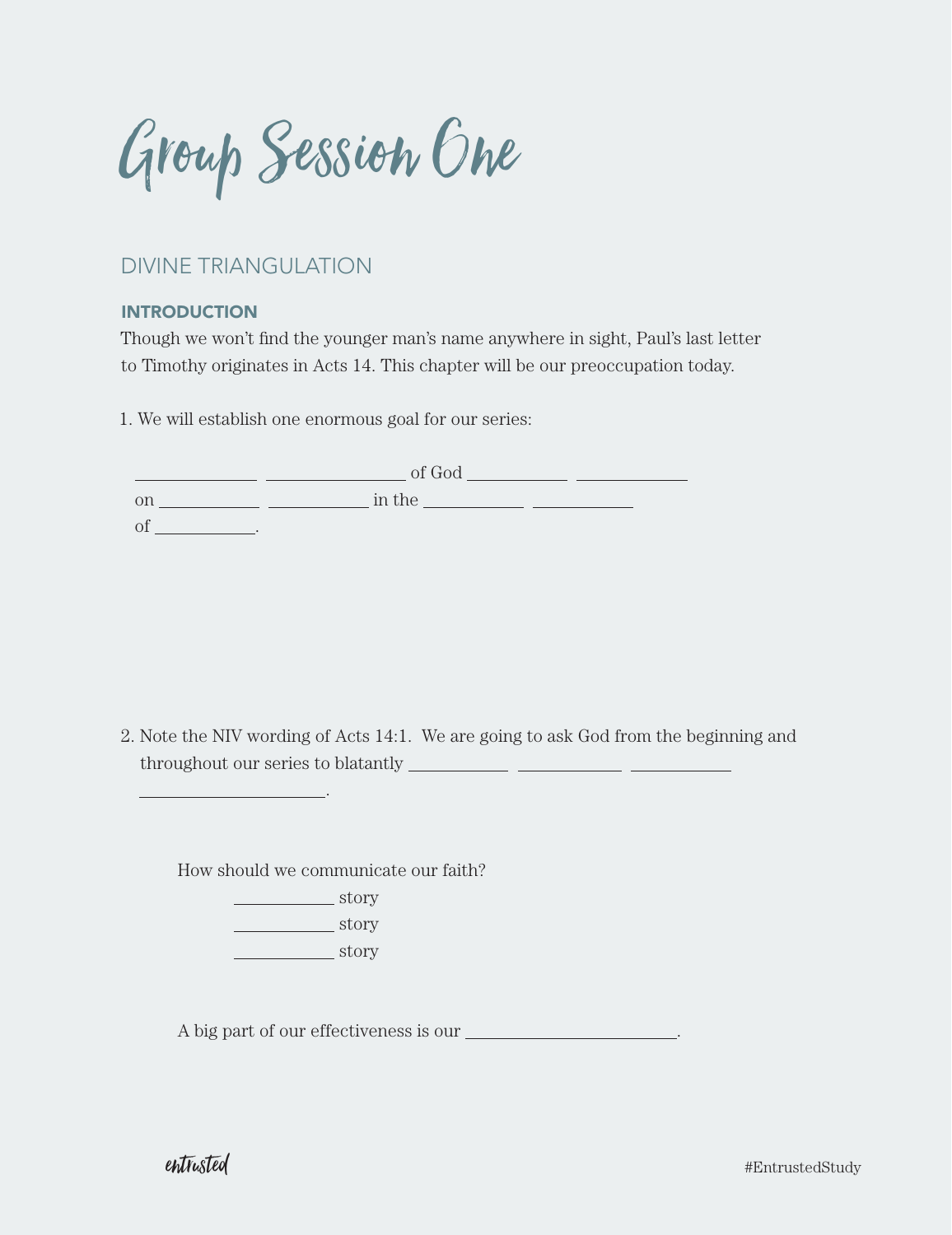| Ministry is the collective works God has called us to do in our lifetime upon this                     |        |  |
|--------------------------------------------------------------------------------------------------------|--------|--|
|                                                                                                        |        |  |
|                                                                                                        |        |  |
|                                                                                                        |        |  |
|                                                                                                        |        |  |
|                                                                                                        |        |  |
|                                                                                                        |        |  |
|                                                                                                        |        |  |
|                                                                                                        |        |  |
|                                                                                                        |        |  |
|                                                                                                        |        |  |
|                                                                                                        |        |  |
|                                                                                                        |        |  |
|                                                                                                        |        |  |
|                                                                                                        |        |  |
| all $\overline{\phantom{a}}$ . The contract of $\overline{\phantom{a}}$ and $\overline{\phantom{a}}$ . |        |  |
|                                                                                                        |        |  |
|                                                                                                        |        |  |
| Be forewarned: Those                                                                                   | can as |  |
|                                                                                                        |        |  |
|                                                                                                        |        |  |
| 5. Five words for the journey:                                                                         |        |  |
|                                                                                                        |        |  |

Video and audio sessions available for purchase at *www.lifeway.com/entrusted*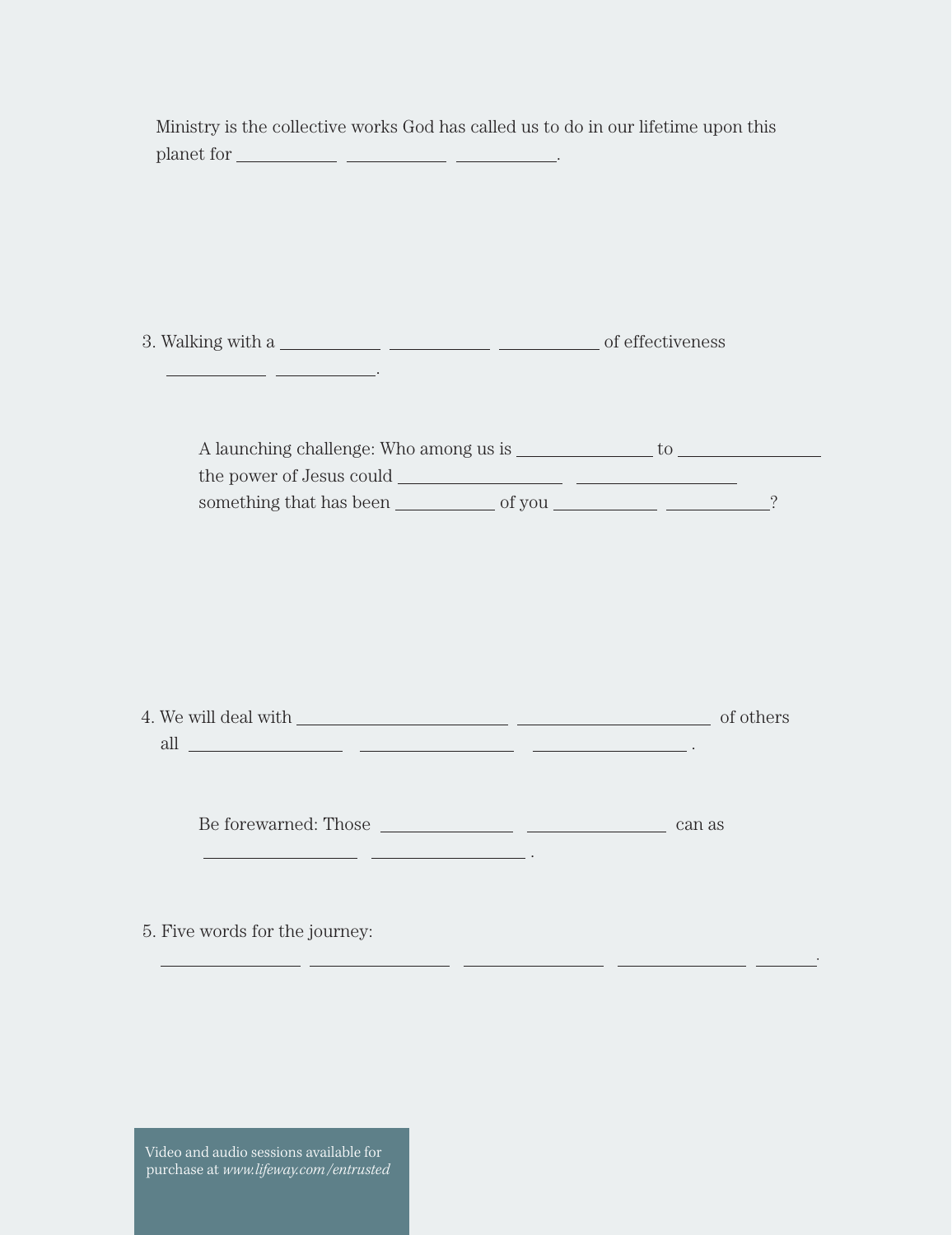Group Session Two

# PURPOSE AND GRACE

## **INTRODUCTION**

Today's session will offer us a glimpse of Paul's first letter to Timothy. It will also officially establish the concept captured in the title of our six-week study.

Three books of the New Testament comprise what is commonly termed the

 : ,  $\qquad \qquad \text{and} \qquad \qquad \text{. (PE)}$ 

The personal application for our entire six-week course can be summed up in one exhortation:

O Timothy, guard the deposit entrusted to you.

1 TIMOTHY 6:20, ESV

1. We won't what we <u>examed a series of the series of the series of the series of the series of the series of the series of the series of the series of the series of the series of the series of the series of the series of the series of the</u>

"The combination of verb and noun 'guard the deposit' ... was used in the ancient world of the high obligation of having in trust

 $\frac{1}{\sin x}$  , of keeping it  $\frac{1}{\sin x}$ ,  $\frac{1}{\sin x}$  ,  $\frac{1}{\sin x}$  ,  $\frac{1}{\sin x}$  ,  $\frac{1}{\sin x}$  ,  $\frac{1}{\sin x}$  ,  $\frac{1}{\sin x}$  ,  $\frac{1}{\sin x}$  ,  $\frac{1}{\sin x}$  ,  $\frac{1}{\sin x}$  ,  $\frac{1}{\sin x}$  ,  $\frac{1}{\sin x}$  ,  $\frac{1}{\sin x}$  ,  $\frac{1}{\sin x}$  and of returning it ."  $Dr. G.W.$  Knight<sup>1</sup>

entrusted #EntrustedStudy #EntrustedStudy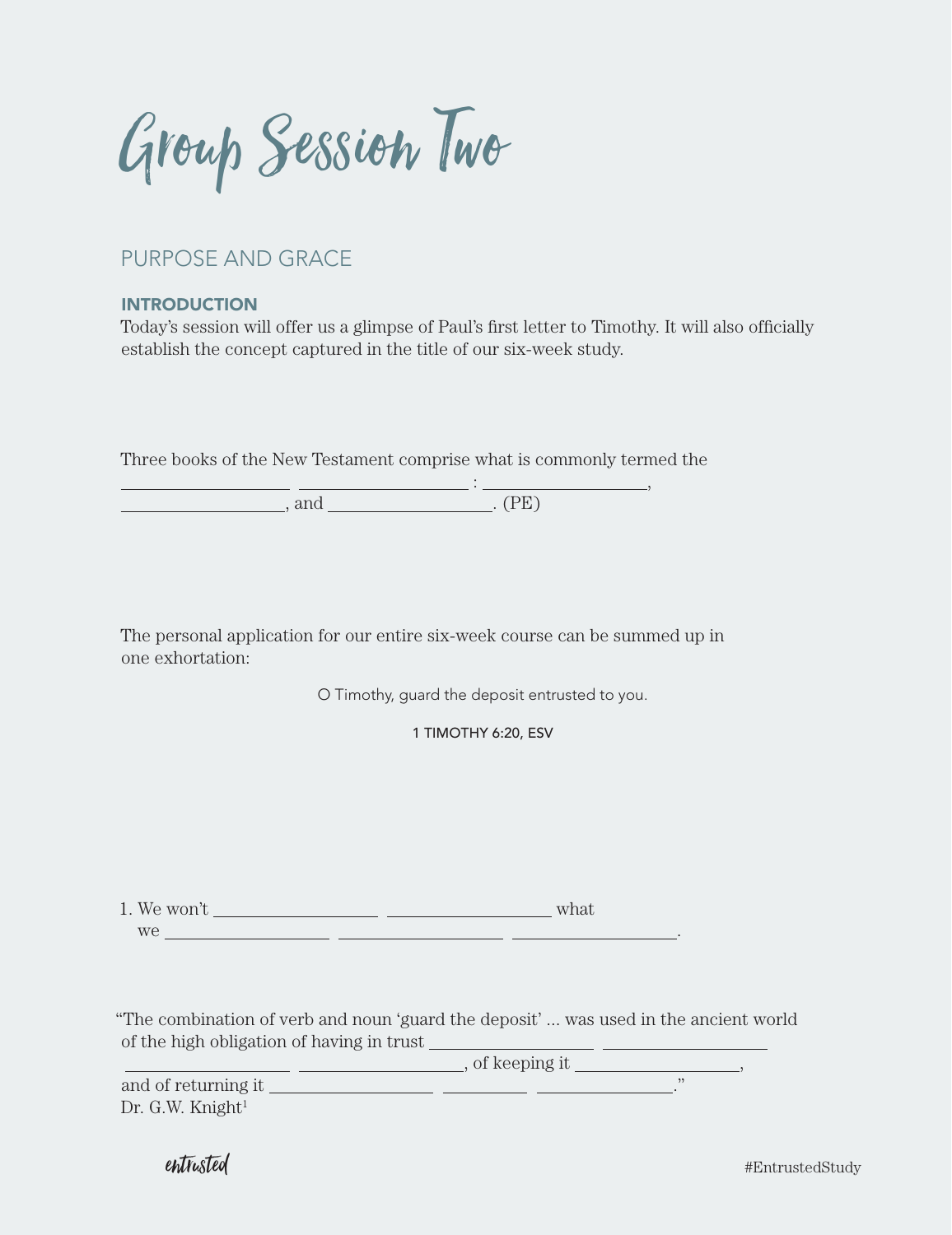| 2. If we |              | UU |
|----------|--------------|----|
|          | , we will be |    |
| UU.      |              |    |

Anyone beyond question is also maybe beyond \_\_\_\_\_\_\_\_\_\_\_\_\_\_\_\_\_\_\_\_\_\_\_.

Laws of Applause from Andy Stanley<sup>2</sup>

• What's applauded as exceptional the first time will be the next time.

• Those most applauded for feel most \_\_\_\_\_\_\_\_\_\_\_\_\_\_\_\_\_\_\_\_ to.

• Applause is \_\_\_\_\_\_\_\_\_\_\_\_\_\_\_\_\_\_\_\_\_.

3. The sign of a great potential leader \_\_\_\_\_\_\_\_\_\_\_\_\_\_\_\_\_\_\_\_\_\_\_\_ the

 $\frac{1}{100}$  to  $\frac{1}{100}$  . The set of  $\frac{1}{100}$  is  $\frac{1}{100}$  . The set of  $\frac{1}{100}$  is  $\frac{1}{100}$  is  $\frac{1}{100}$  is  $\frac{1}{100}$  is  $\frac{1}{100}$  is  $\frac{1}{100}$  is  $\frac{1}{100}$  is  $\frac{1}{100}$  is  $\frac{1}{100}$  is  $\frac{1}{$ It's the eagerness .

1. George W. Knight, III, *The Pastoral Epistles, New International Greek Testament Commentary* (Grand Rapids, MI: Wm. B. Eerdmans Publishing Co., 1992), 276.

2. Andy Stanley, as quoted by Jenni Catron, "Catalyst 2013," *JenniCatron.com* (Online) 3 October 2013 [cited 7 July 2016]. Available from the Internet: *JenniCatron.com*.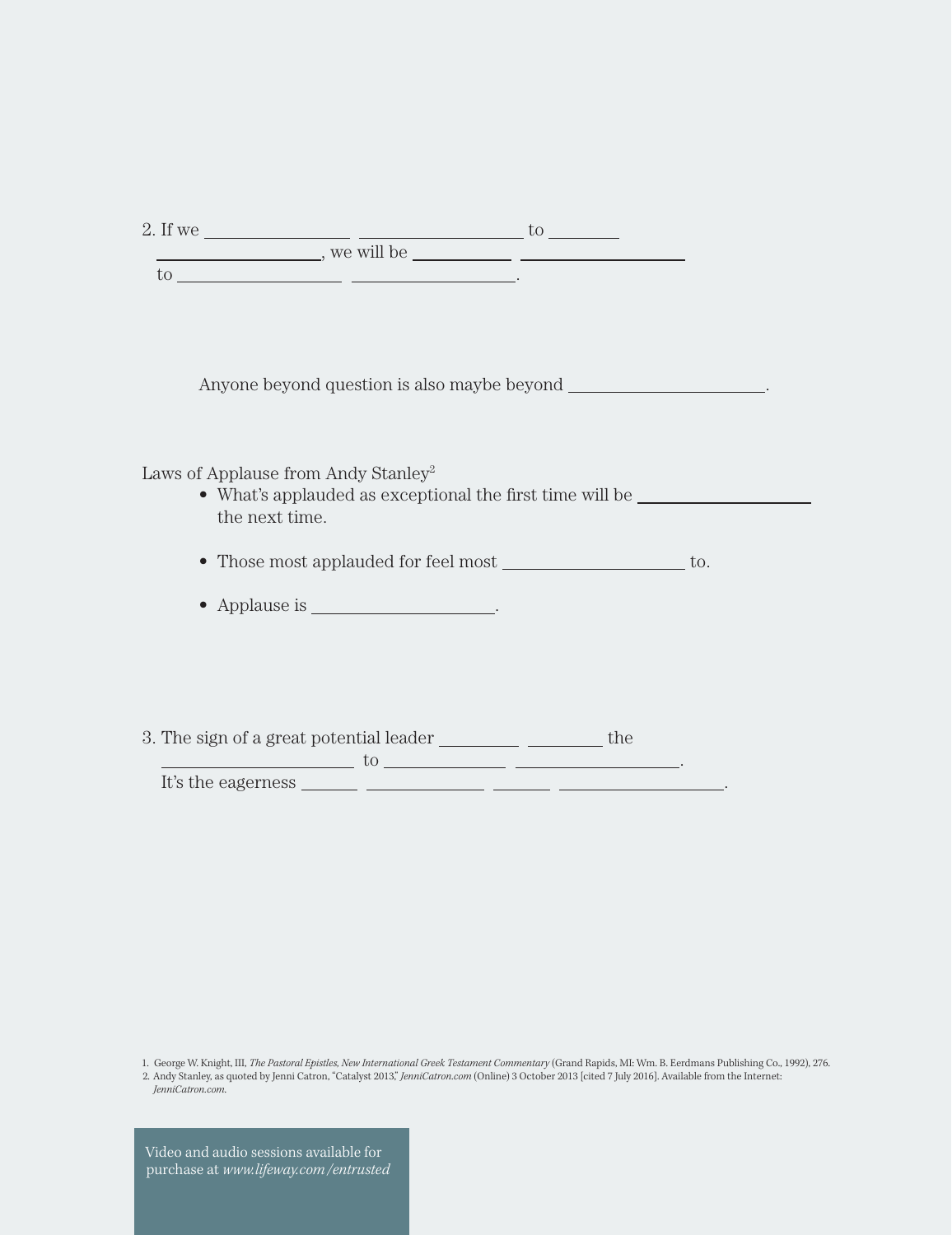Group Session Three

# STRONG IN THE GRACE

.

### INTRODUCTION

Today we will follow through on the promise I made to you on Day Two of this week's homework by devoting this session entirely to 2 Timothy 1:6-7.

## PART ONE: DISSECTING 2 TIMOTHY 1:6

"fan into flame" – Greek *anazopyrein* The "pyr" in the compound word means " ." The "*ana*" in the compound word means " ."

"the gift of God" – Consider this proposal for a working definition of "gift" (*charisma*) in its singular form and present context:

The  $\qquad$  to to the set of the set of the set of the set of the set of the set of the set of the set of the set of the set of the set of the set of the set of the set of the set of the set of the set of the set of the set during

You've got to  $\_\_$  God to  $\_\_$  God.

"Prophecies have been made that Timothy has

and this was officially,

when Paul and the elders laid hands on him. ... Paul is now referring to that public set of his gift as a means of encouraging Timothy during this difficult time. Reference to the public role of the elders is appropriate to the nature of 1 Timothy. … But 2 Timothy is a , and Paul's personal role in Timothy's commissioning is appropriately mentioned there." Dr. W.D. Mounce1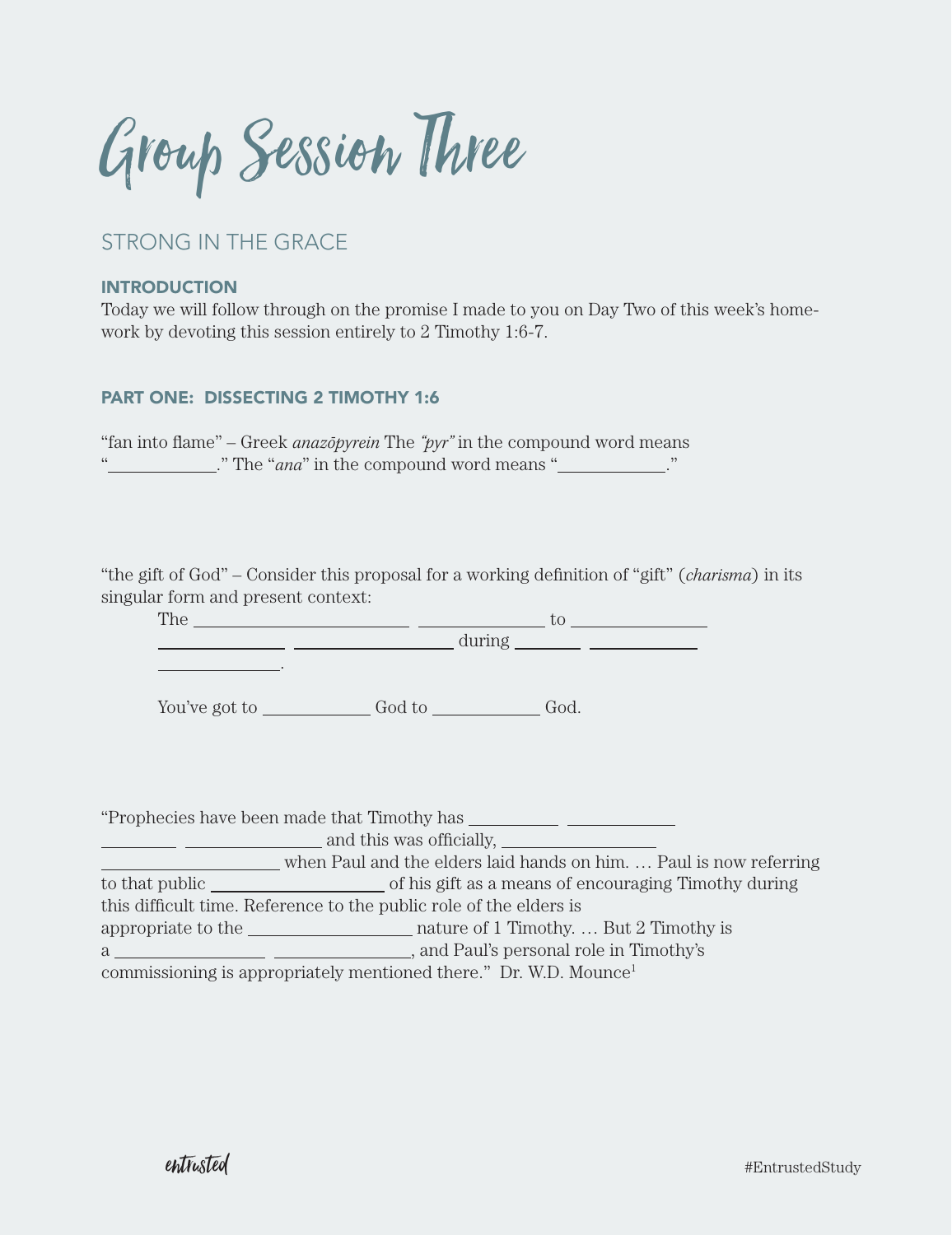### PART TWO: DISSECTING 2 TIMOTHY 1:7

"a spirit of fear" – Greek *deilia* which means " " A spirit of fear produces of all services of all services of all services of all  $\sim$ components: • Perversion of power =  $\frac{1}{1-\frac{1}{1-\frac{1}{1-\frac{1}{1-\frac{1}{1-\frac{1}{1-\frac{1}{1-\frac{1}{1-\frac{1}{1-\frac{1}{1-\frac{1}{1-\frac{1}{1-\frac{1}{1-\frac{1}{1-\frac{1}{1-\frac{1}{1-\frac{1}{1-\frac{1}{1-\frac{1}{1-\frac{1}{1-\frac{1}{1-\frac{1}{1-\frac{1}{1-\frac{1}{1-\frac{1}{1-\frac{1}{1-\frac{1}{1-\frac{1}{1-\frac{1}{1-\frac{1}{1-\frac{1}{1-\frac{1}{1-\frac{1$ power • Perversion of love = or • Perversion of self-control  $= A$  to 

"power" in 2 Timothy 1:7– Greek *dúnamis*; Power, especially . All the words derived from the stem *dúna*- have the meaning of being , . Contrast *ischús* which stresses the factuality of the ability, not necessarily the

2 Timothy 1:7 ESV "self-control,"  $NIV$   $\qquad \qquad$ ,  $NKNV$  , which is a set of  $\overline{N}$  ,  $\overline{N}$  ,  $\overline{N}$  ,  $\overline{N}$  ,  $\overline{N}$  ,  $\overline{N}$  ,  $\overline{N}$  ,  $\overline{N}$  ,  $\overline{N}$  ,  $\overline{N}$  ,  $\overline{N}$  ,  $\overline{N}$  ,  $\overline{N}$  ,  $\overline{N}$  ,  $\overline{N}$  ,  $\overline{N}$  ,  $\overline{N}$  ,  $\overline{N}$ HCSB

.

"self-control" – Greek *sōphronismós*; to discipline, correct; **Fig. 2. Solid Election Contract Contract Contract Contract Contract Contract Contract Contract Contract Contract Contract Contract Contract Contract Contract Contract Contract Contract Contract Contract Contract Contract** 

1. W. D. Mounce, *Pastoral Epistles, Word Biblical Commentary* (Nashville, TN: Thomas Nelson, 2000), 262.

Video and audio sessions available for purchase at *www.lifeway.com/entrusted*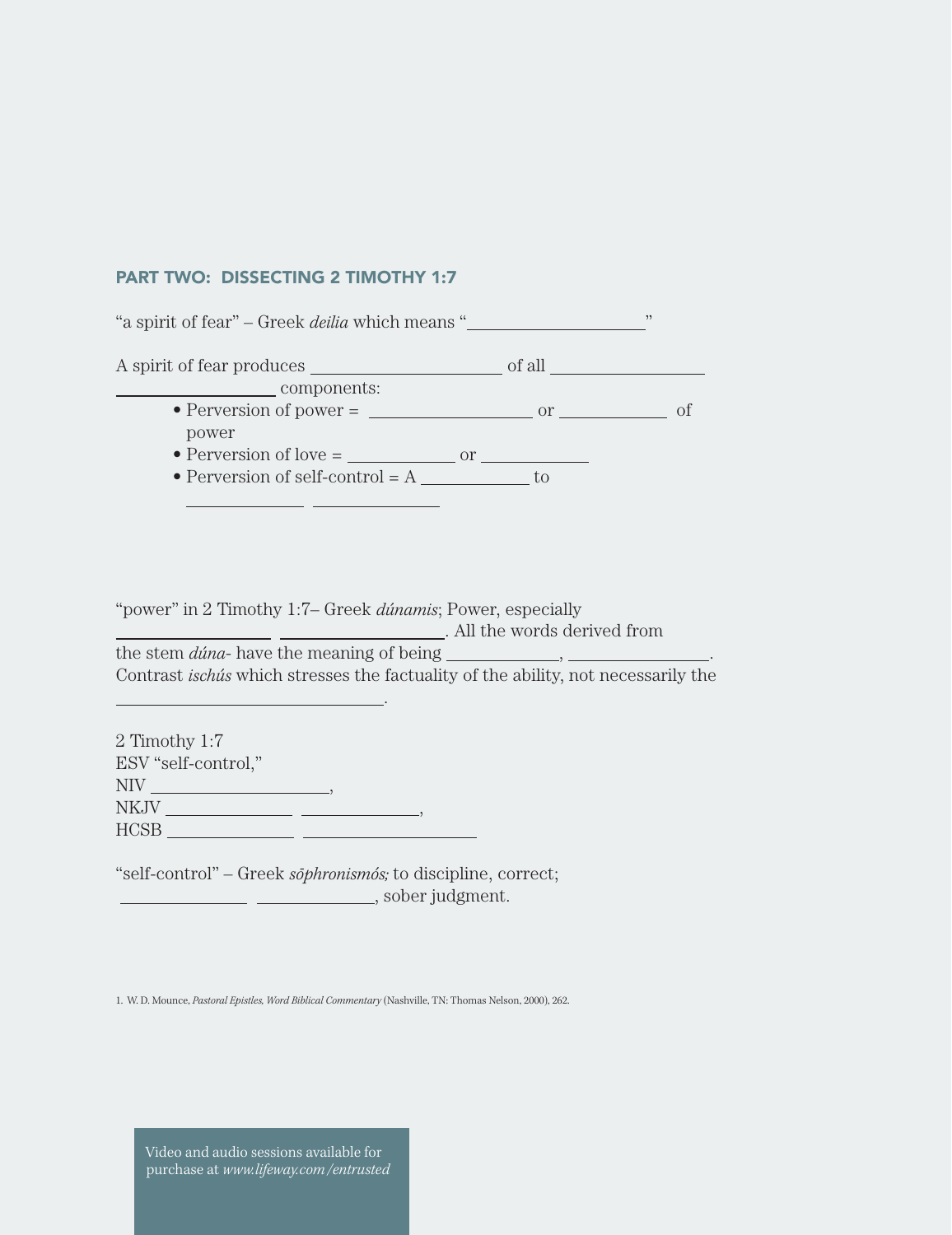Group Session Four

# DIFFICULT TIMES, DIFFICULT PEOPLE

### **INTRODUCTION**

With your permission and patience, I'll share bits and pieces of my own story and Scriptures supporting their validity in hopes that a portion will be of value to you. The following are the five biggest eye-openers of my last forty years.

If you are in Christ, you are .

## THE FIVE EYE-OPENERS

| The more ________________________ we are, the less faithful we will be with what has been<br>$\frac{1}{2}$ to us. |               |  |
|-------------------------------------------------------------------------------------------------------------------|---------------|--|
|                                                                                                                   |               |  |
| $best$ __________________.                                                                                        |               |  |
| __________                                                                                                        | by the devil. |  |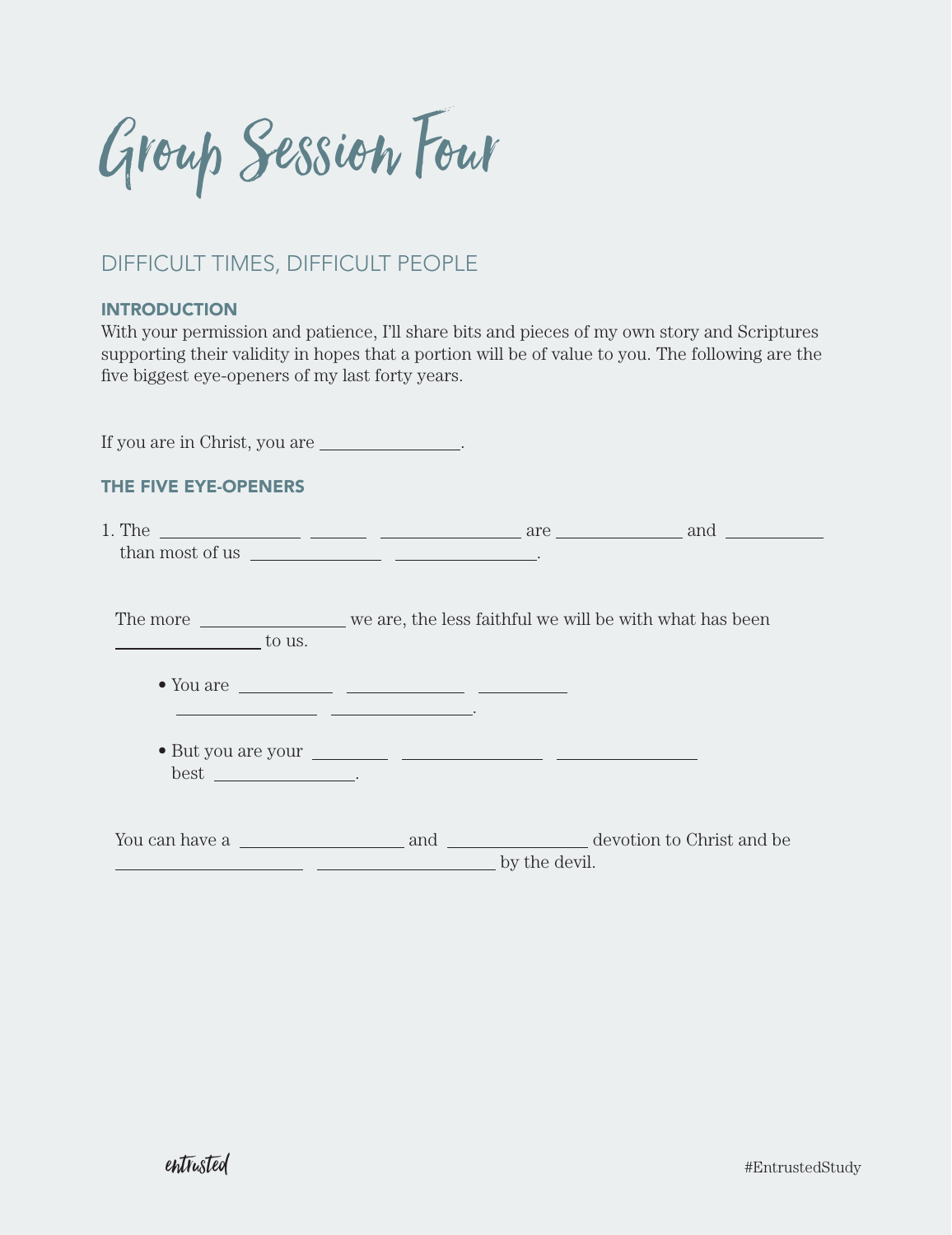|          | 2. This $\frac{1}{2}$ is a $\frac{1}{2}$ from $\frac{1}{2}$                                                                                                                                                                                                                                                                                                                                                                    |  |
|----------|--------------------------------------------------------------------------------------------------------------------------------------------------------------------------------------------------------------------------------------------------------------------------------------------------------------------------------------------------------------------------------------------------------------------------------|--|
|          | <u> 1989 - John Stein, Amerikan besteht in der staat von der Stein von der Stein von der Stein von der Stein von</u>                                                                                                                                                                                                                                                                                                           |  |
| $\omega$ |                                                                                                                                                                                                                                                                                                                                                                                                                                |  |
|          | To $\frac{1}{\sqrt{1-\frac{1}{\sqrt{1-\frac{1}{\sqrt{1-\frac{1}{\sqrt{1-\frac{1}{\sqrt{1-\frac{1}{\sqrt{1-\frac{1}{\sqrt{1-\frac{1}{\sqrt{1-\frac{1}{\sqrt{1-\frac{1}{\sqrt{1-\frac{1}{\sqrt{1-\frac{1}{\sqrt{1-\frac{1}{\sqrt{1-\frac{1}{\sqrt{1-\frac{1}{\sqrt{1-\frac{1}{\sqrt{1-\frac{1}{\sqrt{1-\frac{1}{\sqrt{1-\frac{1}{\sqrt{1-\frac{1}{\sqrt{1-\frac{1}{\sqrt{1-\frac{1}{\sqrt{1-\frac{1}{\sqrt{1-\frac{1}{\sqrt{1-\$ |  |
|          | It generally came to mean to fight, wrestle. Figuratively, it is the task of faith in                                                                                                                                                                                                                                                                                                                                          |  |
|          | persevering amid temptation and opposition. It also came                                                                                                                                                                                                                                                                                                                                                                       |  |
|          |                                                                                                                                                                                                                                                                                                                                                                                                                                |  |
|          |                                                                                                                                                                                                                                                                                                                                                                                                                                |  |
|          | the _________________________towards the _____________________.                                                                                                                                                                                                                                                                                                                                                                |  |
|          |                                                                                                                                                                                                                                                                                                                                                                                                                                |  |
|          |                                                                                                                                                                                                                                                                                                                                                                                                                                |  |
|          | " ——————————————————————————————; good"                                                                                                                                                                                                                                                                                                                                                                                        |  |
|          |                                                                                                                                                                                                                                                                                                                                                                                                                                |  |
|          |                                                                                                                                                                                                                                                                                                                                                                                                                                |  |
|          |                                                                                                                                                                                                                                                                                                                                                                                                                                |  |
|          |                                                                                                                                                                                                                                                                                                                                                                                                                                |  |
|          |                                                                                                                                                                                                                                                                                                                                                                                                                                |  |
|          |                                                                                                                                                                                                                                                                                                                                                                                                                                |  |
|          |                                                                                                                                                                                                                                                                                                                                                                                                                                |  |
|          |                                                                                                                                                                                                                                                                                                                                                                                                                                |  |
|          |                                                                                                                                                                                                                                                                                                                                                                                                                                |  |
|          |                                                                                                                                                                                                                                                                                                                                                                                                                                |  |
|          |                                                                                                                                                                                                                                                                                                                                                                                                                                |  |
|          |                                                                                                                                                                                                                                                                                                                                                                                                                                |  |
|          | $\frac{1}{2}$ to $\frac{1}{2}$ and $\frac{1}{2}$ and $\frac{1}{2}$ and $\frac{1}{2}$ and $\frac{1}{2}$ and $\frac{1}{2}$ and $\frac{1}{2}$ and $\frac{1}{2}$ and $\frac{1}{2}$ and $\frac{1}{2}$ and $\frac{1}{2}$ and $\frac{1}{2}$ and $\frac{1}{2}$ and $\frac{1}{2}$ and $\frac{1}{2}$ an                                                                                                                                  |  |
|          |                                                                                                                                                                                                                                                                                                                                                                                                                                |  |
|          |                                                                                                                                                                                                                                                                                                                                                                                                                                |  |
|          |                                                                                                                                                                                                                                                                                                                                                                                                                                |  |
| 5.       |                                                                                                                                                                                                                                                                                                                                                                                                                                |  |

Video and audio sessions available for  $\Box$  purchase at *www.lifeway.com/entrusted*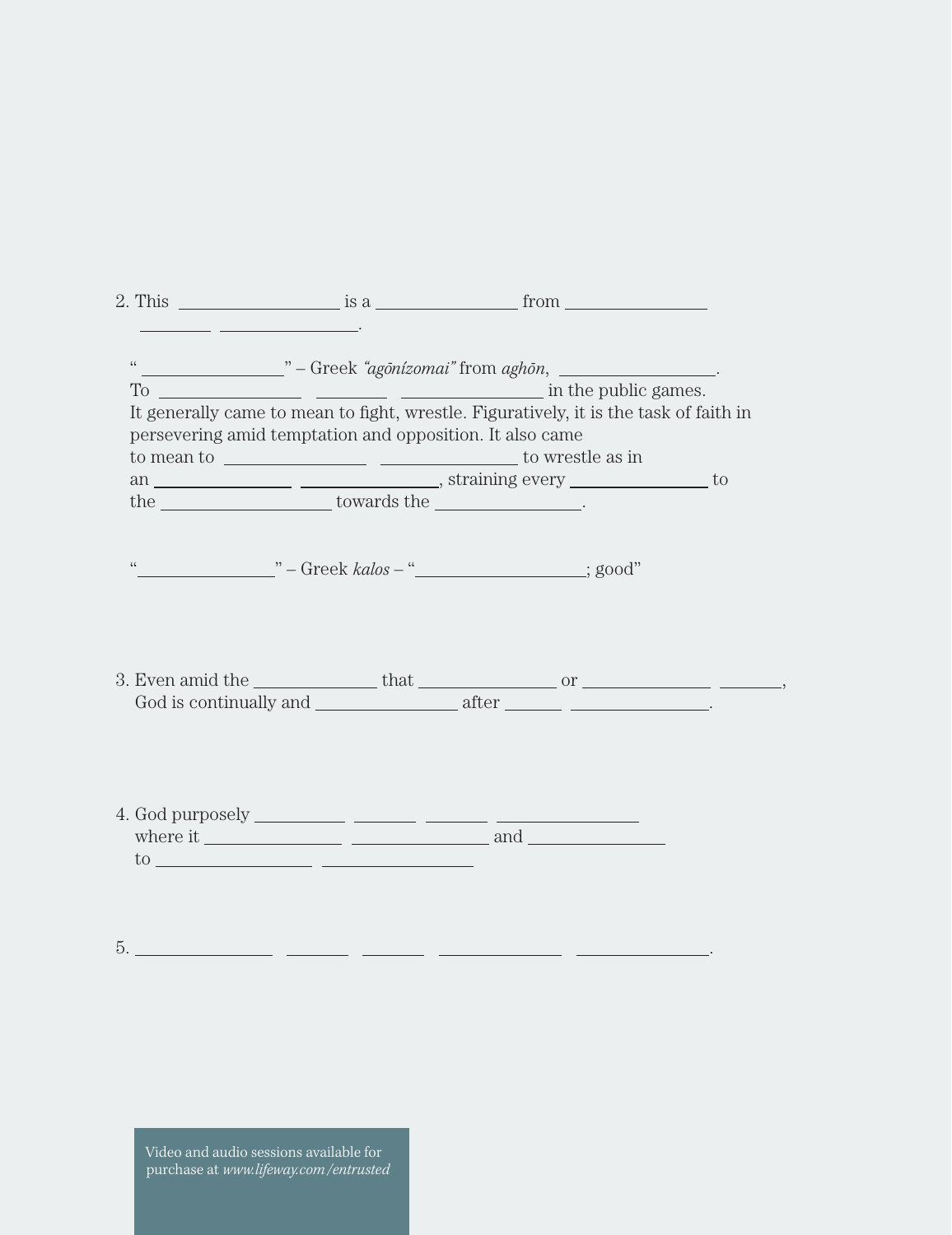Group Session Five

# WATCH THE VIDEO—FULFILL YOUR MINISTRY

### **INTRODUCTION**

Today's session will suspend us right between the third and fourth chapters of 2 Timothy, offering us a panoramic view of the complexity and camaraderie of a servant's life on a crowded planet.

"Servants" in 1 Corinthians 4:1: Greek *hupērétēs;* masculine noun from  $hup\phi$ , , beneath and *eréte¯s*, a .

A subordinate, servant, attendant, or assistant in general. The subordinate official who waits to accomplish the commands of his superior.

In classical Greek, a  $\frac{1}{\sqrt{2\pi}}$  , as distinguished from, a seaman, sailor.

1. don't and maintain muscle by .

2. Staying in and with a takes .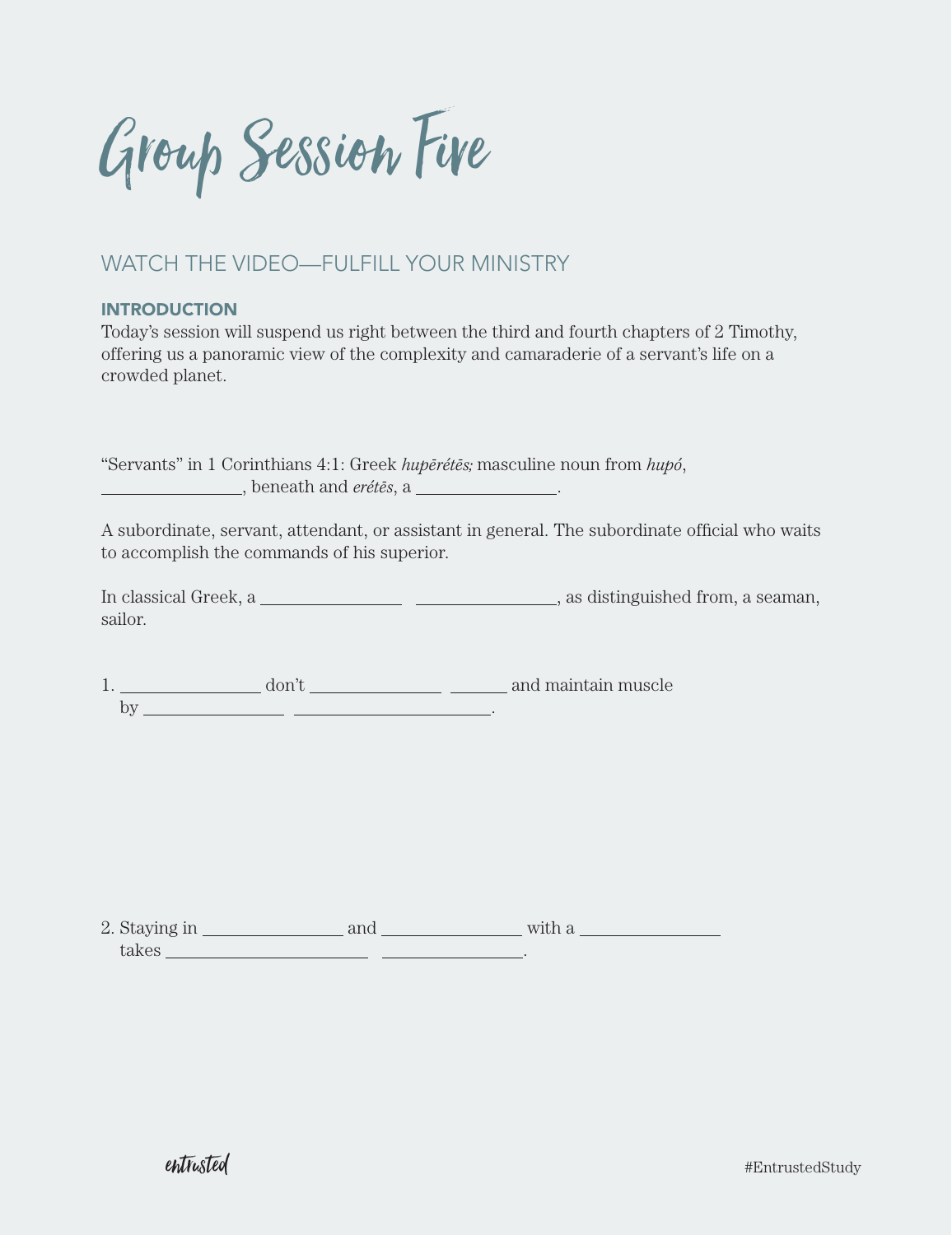3. also necessitates a certain

4. have each .

.

Video and audio sessions available for  $\Box$  purchase at *www.lifeway.com/entrusted*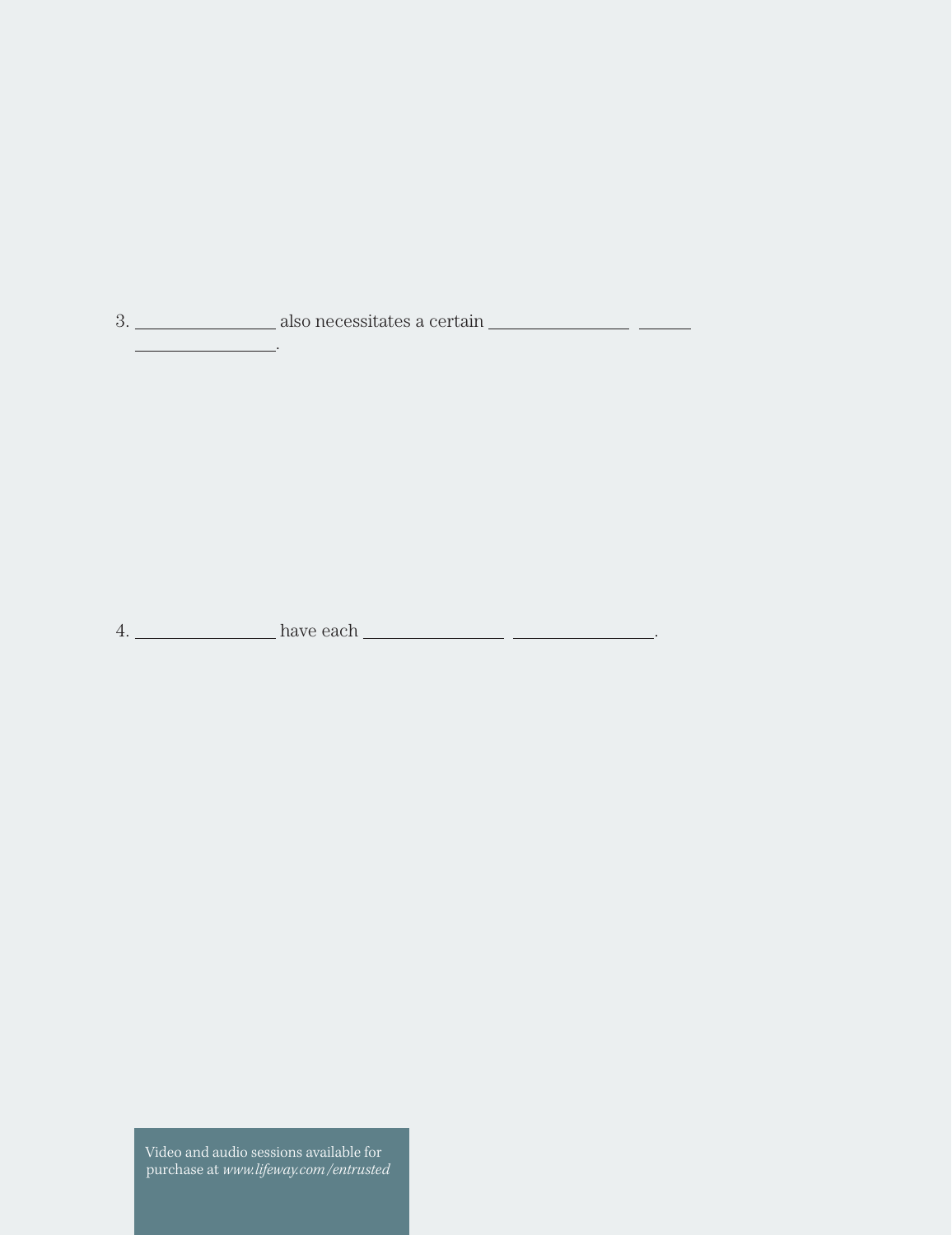Group Session Six

# FACE TO FACE

### **INTRODUCTION**

No writer of the New Testament canon was inspired to more forthrightly encourage us and stir up our anticipation about our future lives than the apostle Paul. As his earthly life draws to a close in his second letter to Timothy, we will read and reflect on some of those iconic encouragements.

| with $\qquad$ |
|---------------|
|               |
|               |

in a .